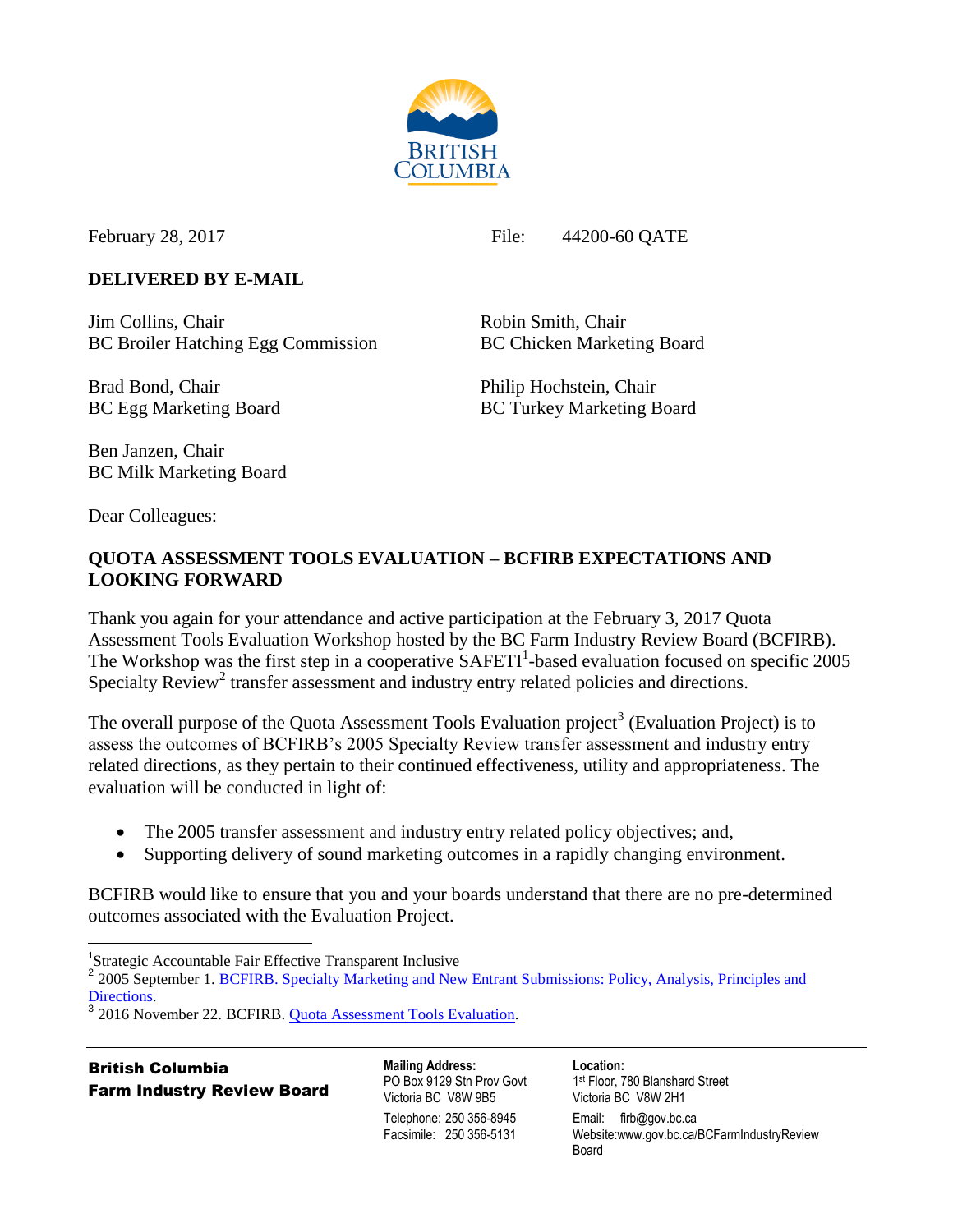The evaluation is intended to determine if industry and public interest policy outcomes are still being achieved and if there are unintended or adverse consequences that need to be addressed.

A sound evaluation process providing substantive information and rationale by your boards will be required before BCFIRB will consider any potential proposed changes. Any recommended changes must balance both industry and public interest considerations.

Based on the Workshop and other supporting information, this letter sets out:

- 1. The 2005 transfer assessment and industry entry related policy objectives.
- 2. The finalized areas of focus of the Evaluation Project.
- 3. BCFIRB's process and outcomes expectations.
- 4. Next steps and looking forward.

Also attached are the finalized Project Terms of Reference.

### **2005 Transfer Assessment and Industry Entry Related Policy Objectives**

The 2005 Specialty Review established several policies that reflect federal and provincial legislation and regulations. The four key policies that apply to this Evaluation Project include:

- *Quota is intended to be produced.*
- *Quota is transferable.*
- *Producers are actively engaged and committed to the industry.*
- *Quota is available to commodity boards to support policy objectives, including development of specialty markets and providing for new entrants in the supply management system.*

In summary, all of the policies and principles that resulted from the 2005 Specialty Review, including those that focused on transfer assessment and industry entry, were believed to be key in ensuring delivery of sound marketing policy in the public interest through a stable, diverse industry able to meet and grow with changing market demands in an accountable manner.

## **Areas of Focus**

The finalized Areas of Focus for the Evaluation Project are as follows:

#### **1. Transfer Assessment Structure**

Evaluate whether, and to what extent, the current structure of transfer assessments is impacting the movement of quota between producers and related consequences.

## **2. Industry Entry**

Evaluate whether, and to what extent, the current programs and tools used to reduce quotarelated barriers to entry continue to support industry entry by new farmers (i.e. people new to the industry who are not part of family-farm succession planning). This will include an evaluation of whether, and to what extent, existing transfer assessment exemptions continue to serve their intended purposes, per the 2005 policy objectives stated above.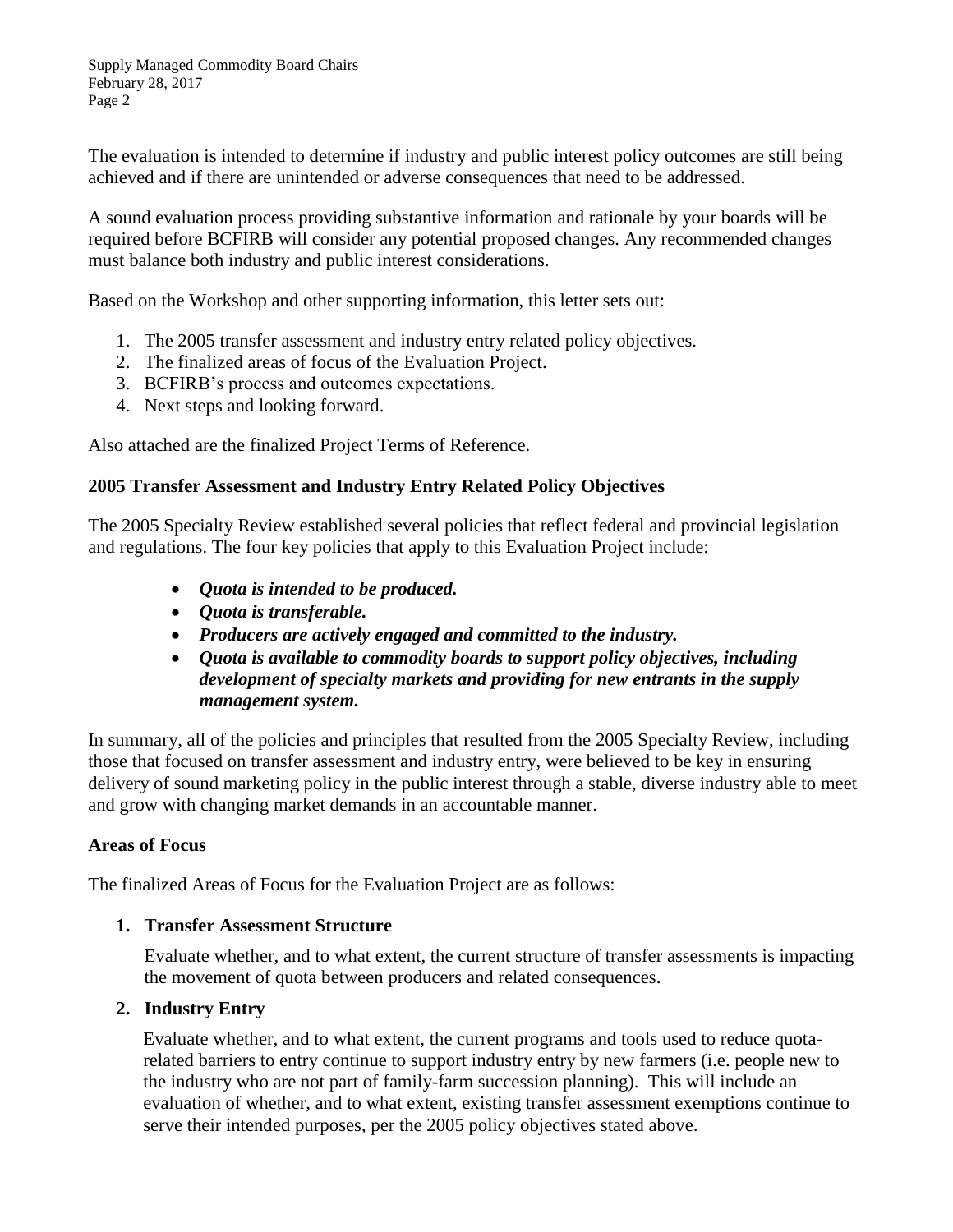Supply Managed Commodity Board Chairs February 28, 2017 Page 3

### **BCFIRB Process and Outcomes Expectations**

The Quota Assessment Tools Evaluation Workshop in February 2017 highlighted the overall responsibility of BCFIRB and your boards to take into account both industry and public interest considerations in quota management decisions.

In order to ensure appropriate and balanced assessment of both industry and public interest considerations, the supply managed boards are expected to use a SAFETI-based process in carrying out your reviews for the Evaluation Project. Boards are expected to provide a SAFETI-based outcome that clearly reflects an informed rationale on what, if any, changes are required to help ensure sound marketing policy<sup>4</sup> is met in an effective, strategic and accountable manner.

The following sets out BCFIRB's minimum process and outcomes expectations.

#### *Process Expectations*

 $\overline{\phantom{a}}$ 

- 1. The process timeline will be structured on the basis of final submissions being provided to BCFIRB no later than June 30, 2017.
- 2. The overall process that will be used by your boards to determine what changes, if any, are warranted in the area of transfer assessment structure and/or industry entry, needs to be communicated to BCFIRB and your stakeholders in a timely and transparent manner. This would include, but is not limited to: timelines (including consultation schedule); consultation support documents (e.g. discussion documents and any associated research, information, options for consideration and questions); and, any additional information each board deems necessary to carry out a SAFETI-based review and consultation process.
- 3. Interim process outcomes will be communicated to BCFIRB and your stakeholders in a timely and transparent manner. This would include, but is not limited to: "What We Heard" reports, written submissions and any board information research outcomes or case studies.
- 4. The consultation process will include your fellow supply-management boards.
- 5. The consultation process will include value chain stakeholders as necessary to ensure SAFETIbased outcomes, including potential new entrants, such as those waiting on new entrant lists or unsuccessful applicants, including those for small lot and permit programs.
- 6. Final submissions must be reviewed by your respective legal counsel prior to submitting to BCFIRB, to ensure any recommendations are legally sound and in compliance with existing legislation and regulations.
- 7. An informal meeting will be scheduled with BCFIRB to present your final submission and to address any initial questions from BCFIRB.

<sup>4</sup> Under the *Natural Products Marketing (BC) Act*, BCFIRB is responsible for ensuring the supply management sector achieves its legislated objective – sound marketing policy.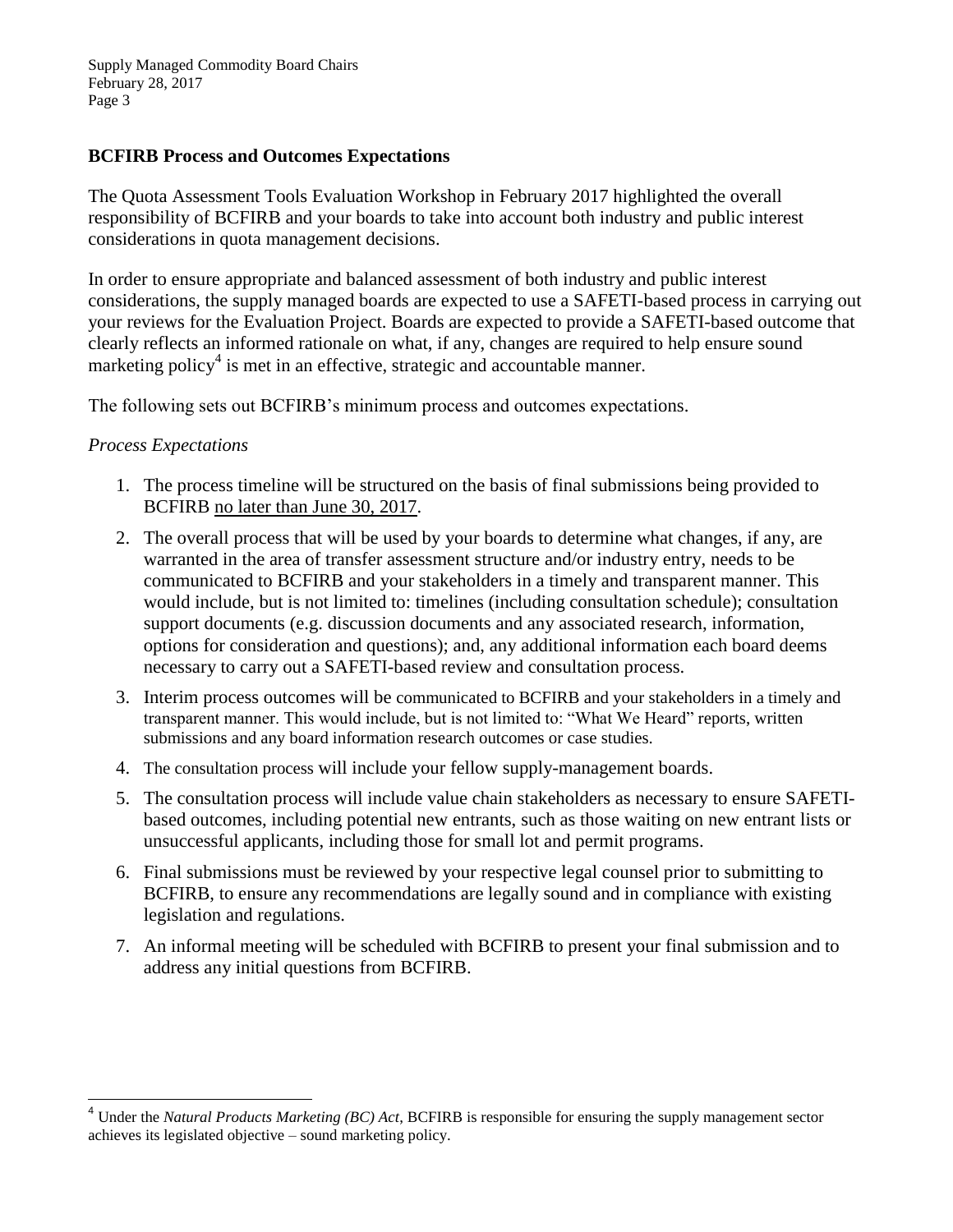#### *Outcomes Expectations*

- 1. A summary of all current quota distribution, transfer and assessment policies and practices as applied to producers and corporations, and entry programs used by your boards. The summary will include those based on BCFIRB direction as well as those based on policies established by your own board. The summary would contain at a minimum, but is not limited to:
	- Quota distribution policy within and between quota classes.
	- Ouota leasing policies.
	- Assessments applied to the first time a quota is transferred between producers (first receiver of quota from the board sells quota to another producer).
	- Assessments applied the second and subsequent times a quota is transferred between producers.
	- Transfer assessment exemptions.
	- Any transfer restrictions, including those related to new entrant quota in conjunction with family transfers.
	- Entry programs (i.e. new entrant programs, permit programs, small lot programs), how they are funded and any pertinent federal-provincial agreement related caps.

This baseline will assist BCFIRB with evaluating any proposed changes to transfer assessments and industry entry.

- 2. Quantitative and qualitative information that clearly illustrates the state of quota movement, assessments, and industry entry between 2005 and 2016. This may include, but is not limited to:
	- Amount of allowable provincial production by year indicator of industry status over time – i.e., stable, growth, declining.
	- Division of this production between quota classes/type of production.
	- Amount of quota transferred per year.
		- o Type of transfers (family versus sale).
		- o Amount transferred and number of transfers by first receivers to other producers.
		- o Amount transferred and number of subsequent transfers.
		- o How many transfers had exemptions applied (separated by category family and corporate).
	- Amount of quota made available to the board through transfer assessments.
	- Amount of quota used by the board for new entrant programs and other policy objectives such as specialty, niche, regional or other market development.
	- Fact based information (i.e., data/facts, case studies) obtained from producers and value chain stakeholders collected through consultation on transfer assessments and industry entry.
	- Industry entry statistics. This includes entries via new entrant program; entrants via quota purchase; entry via family transfers; small lot permits and related non-quota programs. This should also include the longevity of these entrants, and their profiles where available, e.g., new farmers without a family connection, new to supply management, operating in other supply managed industries.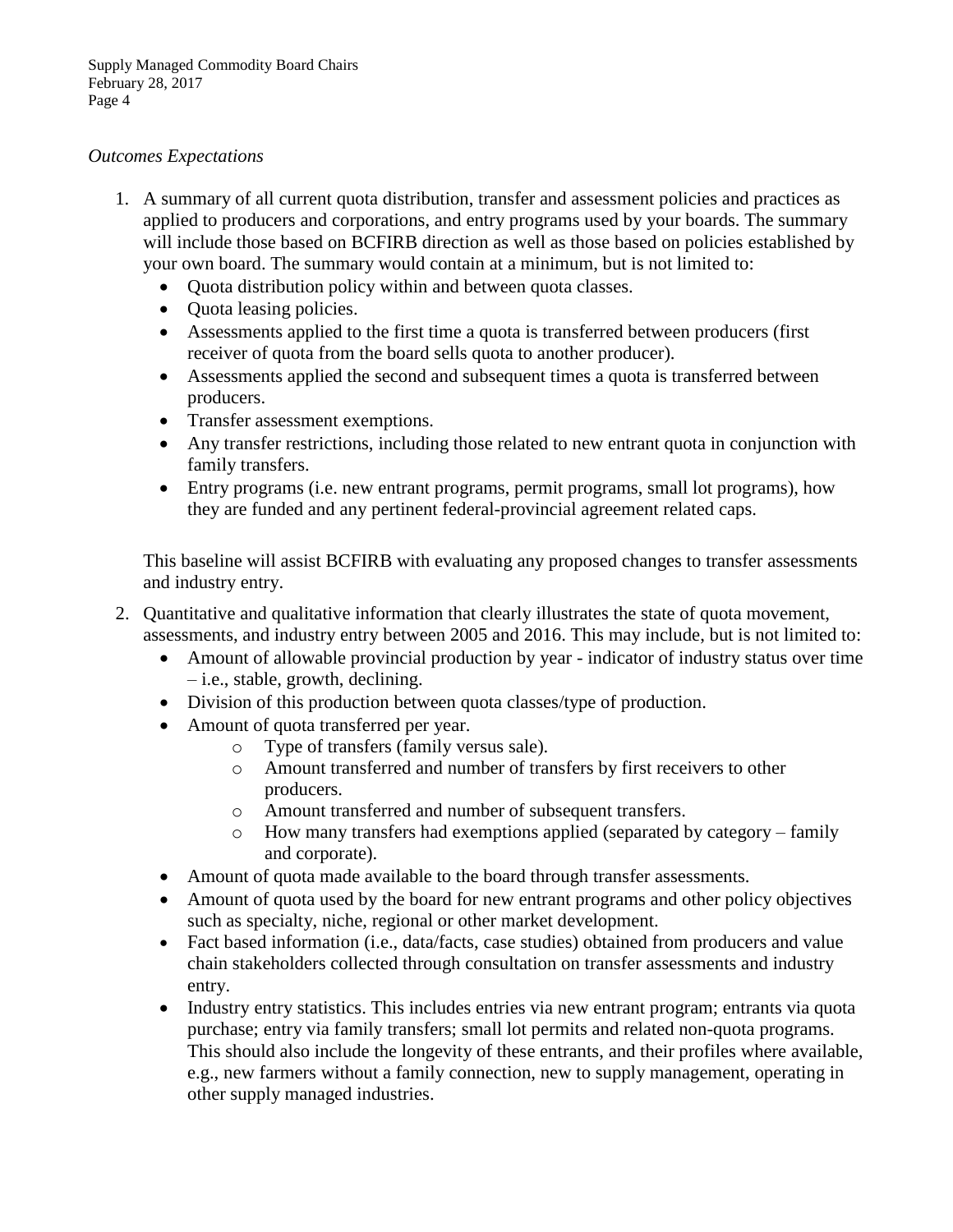Supply Managed Commodity Board Chairs February 28, 2017 Page 5

- 3. Using the questions set out in the attached Terms of Reference as a starting point:
	- Consider the quantitative and qualitative information collected through consultation and research, as outlined in the point above, to provide an evaluation on whether the 2005 Specialty Review policy objectives related to transfer assessments and industry entry are being fulfilled, why, and how, and if not, why not.
	- Consider the quantitative and qualitative information collected through consultation and research, again as outlined in point two above, to provide an evaluation of:
		- o Consequential negative industry and/or public interest impacts or inefficiencies resulting from the current transfer assessment structure.
		- o Whether there are other opportunities to further support industry entry in light of industry renewal through succession planning and new farmers entering through a means other than family-succession planning.
- 4. Identify what, if any, changes are requested in relation to BCFIRB's transfer assessment and industry entry related 2005 directions.
- 5. If changes are proposed, show how the proposed changes:
	- Accord with legislation, regulations and any agreements;
	- Meet the intent of the 2005 transfer assessment and industry entry related policy objectives, as identified previously in this letter;
	- Are supported by industry (value chain members), to what extent, and why, and if not supported, to what extent, and why. The value chain members that support and/or do not support any proposed change(s) should be broken down by type and size.
	- Reflect the 2004 Ministry of Agriculture Regulated Marketing Economic Policy (attached).
	- Fulfill sound marketing policy for example, demonstrate expected implications to industry in both the short and long-term, alongside value chain stakeholders, including the consumer and public. Discussion of the pros and cons should be included. An overview of cost implications to producers, the industry and the boards should be included.
	- Fulfill the public interest the rationale and implications of recommended changes must clearly balance the interests of industry with those of the value chain and consumers, along with being in the overall economic interest of British Columbia.
	- Reflect any joint considerations and outcomes between your boards.

## **Next Steps and Looking Forward**

BCFIRB anticipates continuing to work with your boards as the Evaluation Project unfolds, including hosting any additional joint workshops or holding one-on-one informal meetings with each board as needed.

BCFIRB is aware boards are in different stages in respect to the Evaluation Project process. BCFIRB looks forward to discussing with these boards, what, if any, further consultation, research or other activities are required to meet any outstanding BCFIRB process and outcome expectations related to the Areas of Focus.